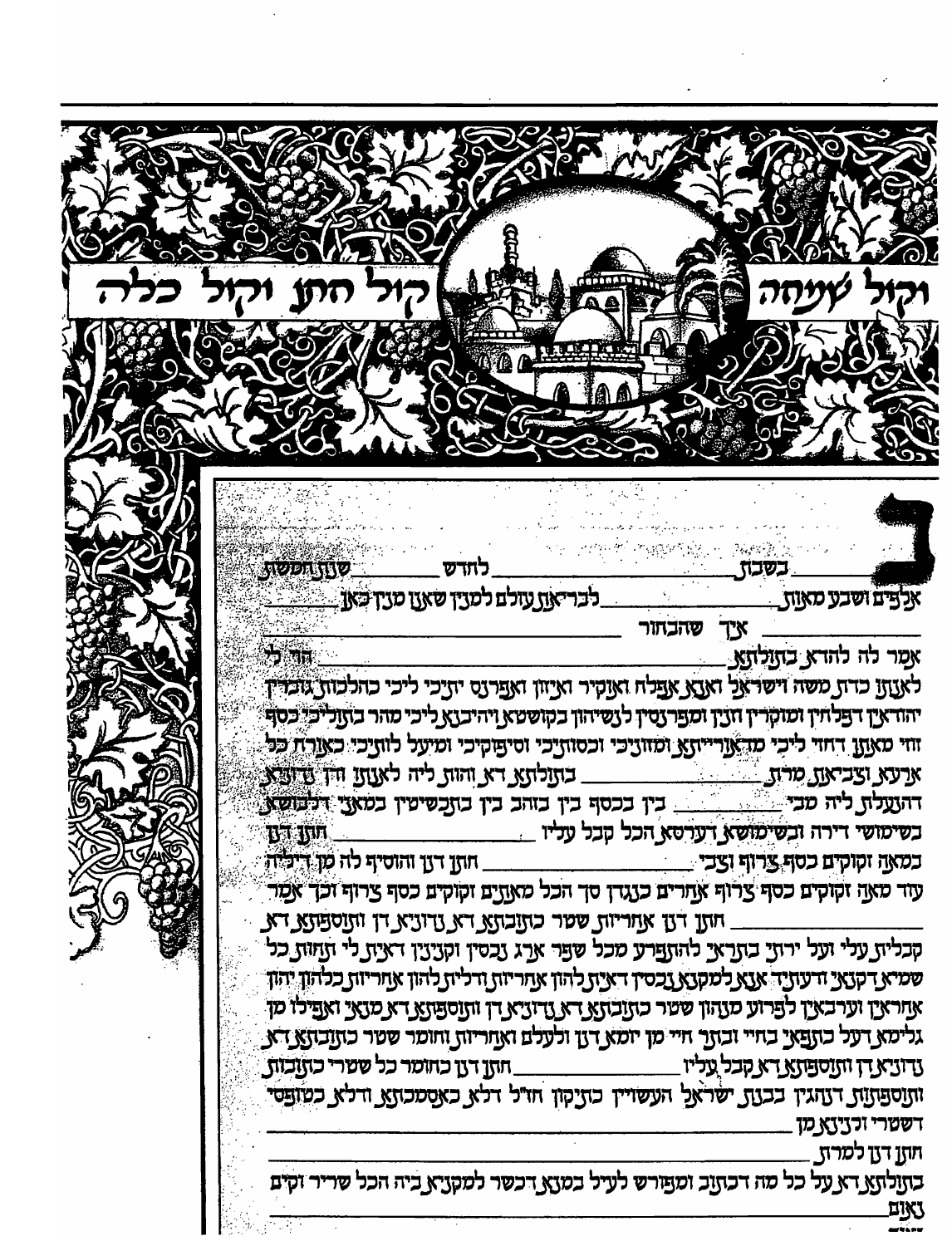קבלית עלי ועל ירתי בתראי להתפרע מכל שפר ארג נכסין וקניגין דאית כי תחות כנ שמיא דקנאי ודעוניד אנא למקנא נכסין דאית להון אחריות ודליח להון אחריות כלהון יהון אַמראַיַן וערבאיַן לפרוע מצהון שטר כזצבזצאַ דאַ צדוניאַ דן ווזנספוזאַ דאַ מצאַי ואַפילו מן גלימא דעל כתפאי בחיי ובתר חיי מן יומא דתי ולעלם ואחריות וחומר שטר כהובהא דא ותנספתות דנתגין בבעת ישראל העשויין כתיקון חזיל דלא כאסמכתא זדלא כמופסי דשטרי זכנינאַמן חחו דון למרח בהנלחא דא על כל מה דכתוב ומפורש לעיל במנא דכשר למקניא ביה הכל שריר וקים

**EIKI** נאום

|                                     | <b>This Ketubah witnesses before God and all those present that on this</b> _______day of |                                    |
|-------------------------------------|-------------------------------------------------------------------------------------------|------------------------------------|
| $t$ he week.the                     | day of the month of $\_\_$                                                                | in the year 57 $\_\_$              |
| corresponding to the                |                                                                                           | $day$ of $\qquad$ $20$ in the city |
| $\sigma f$                          |                                                                                           | the Holy Covenant of Marriage was  |
| entered into between the Bridegroom |                                                                                           | and                                |
| the Bride                           |                                                                                           |                                    |

And each said to the other: "I promise to share with you in times of joy as in times of sorrow. To talk and to listen, to honor and respect you, to provide for and support you In trust and in love. I take you to be mine according to the laws of Moses and Israel. I promise to share my hopes, my thoughts and dreams with you. I will work with you to build our lives together. May we grow... our lives forever intertwined, our love bringing us closer. We also pledge to establish a home open to the spiritual potential in all life. A home wherein the flow of the seasons and the passages of life are celebrated through the symbols of our lewish heritage. A home filled with reverence for Torah, love and generosity. Let us create a home for ourselves and our children based on the traditions of our Jewish heritage. May it be a home filled with peace, happiness, tranquility and  $love<sup>7</sup>$ 

We hereby certify that all the above is valid and binding

**Bridegroom** · Bride *Witness* Witness Rabbi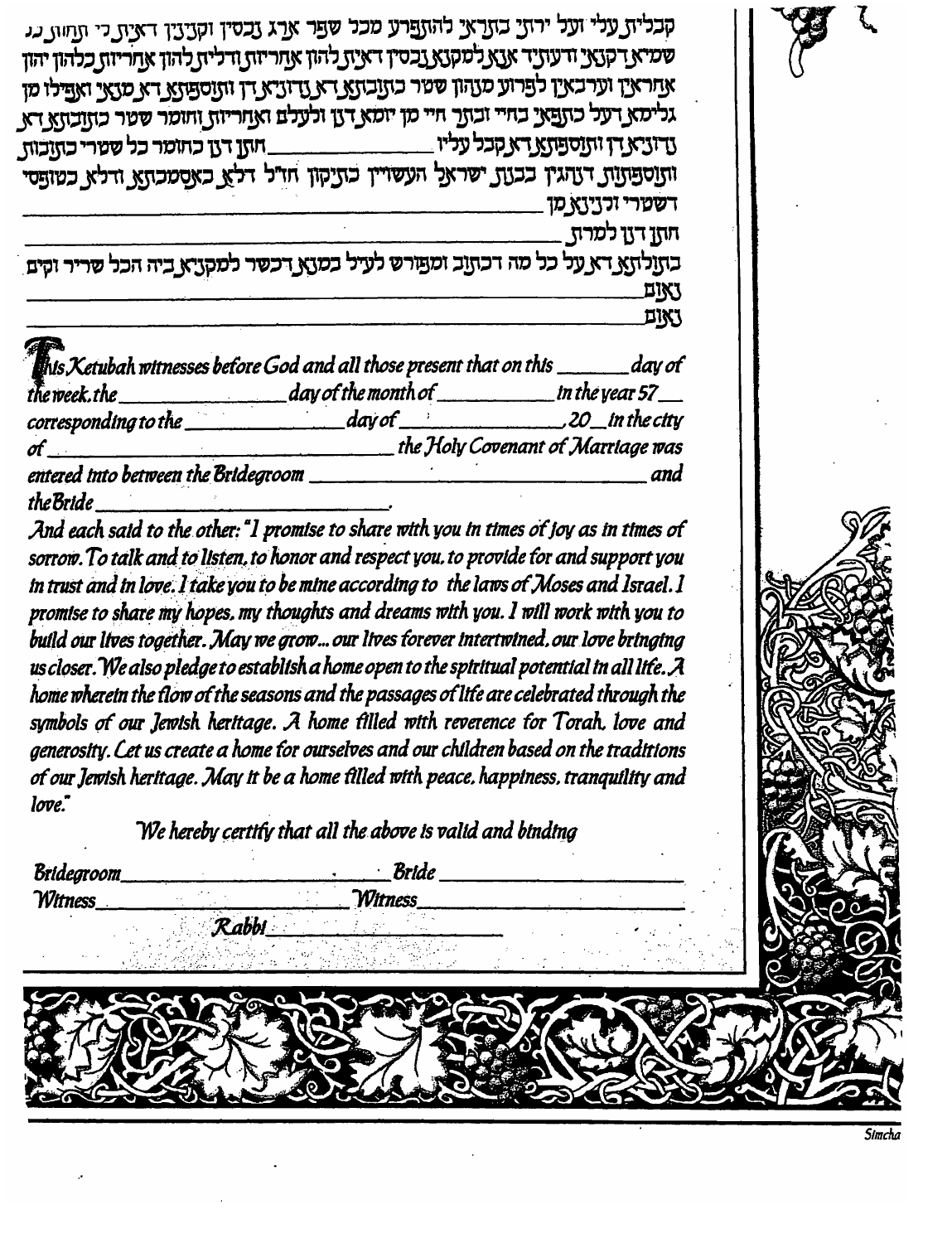

ערוך

## מדר הנט

כמא י

#### וזהו נוסח הגם הנהוג ככל סרינתינו .

ברביעי בשבת בשמנה ועשרים יום לירח אייר שנת המשת אלפים ושש מאות וארבעים ושש לבריאת עולם למנין שאנו מנין כאן בנאווהרדק מתא דיתבא על נהר ברעמינקא ועל מי מעינות אנא משה בן אריה דוב הלוי המכונה ליב בער העומר היום בנאוהרדק מתא ריתבא על נהר ברעמינקא ועל מי מעינות צביתי ברעות נפשי בדלא אנימנא ושבקית ופפרית ותרוכית (ויייו השני נדול) יתיכי ליכי אנת אנתתי קילא פרומא כת נח העומרת היום בנאווהרדק מתא דיתבא על נהר ברעטינקא ועל כי מעינות דהיית אנתתי מן קדמת דנא וכדן (ג"כ כניל) פמרית ושכקית ותרוכית (ג"כ , כניל) יתיכי , ליכי די תיהוייין רשאה ושלמאה בנפשיכי למדוך (ההיף כניל) להתנסבא לכל נבר וי וניוויין ו שאו ו שלשאן בעבר לי לעו<br>די תיצבייין ואנש לא ימחא בידיכי מן יומא דנן ולעלם והרי את מותרת לכל אדם<br>ודן די יהוי ליכי מנאי מפר תרוכין (סו"ו מילי) ואנרת שבוקין (כו"ל) וגם פמורין (כו"ל)

ישראל נתן בן תנחום עד ישעיה בן יצחק יהודה עד

ורע כי די תיהויין ודי תיצבייין צריך להיות בשורה אות ותיכת די לא יהא רחוק הרבה מן תיהוייין ומן תיצבייין ונם לא כתיבה אחת כמיש בסי׳ קכ״ו וציינתי האותיות הנדולים והיינו וי"ו של ותרוכית בכל מקום

שיתפרדו וה מוו גם בדיני ממונות ושאח"ב לא יהיה

להם שום קישור בד"ם כי יהיו אסורים להיות יחד

ואם אולי ההכרח שהיא תשאר לו חייב איוה סד או

הוא לה והתשלומין הם במשך הומן יודיע להבעל שלא

הגם נשאר בתקפו כי אין אנו נותנין גם על תנאי<br>ועבאופן זה יתן הגם ואם לא יתרצה הבעל<br>באופן זה לא יסדר לו הגם וכשמתרצה עושה הרב

עמהם מקח בער כתיבת הגם בעדו וכער צירופיו וכעד

הטופר והערים:

שנזכר בגם וכן ויו של תרוכין וכן וי"ו של שבוקין וכן וְיִשׁ של פּמוּרין והוישו של וכדו והה"א של למהד והעדים לא יכתבו \_ כינוין שלהם ושל אבותיהם והגם י"ב שימין וכדת משה וישראל בשימה הי"ב כמ"ש :

השלחו

םליק בם״ד

א האיש והאשה כשכאים אצל הרב לנרש א״ע ומכירן

# םידור הגט התמידי כי סעיפים:

שותו בעל ואשתו מתחלה ידבר על לבם מה ראו להתגרש ואולי הוא מתוך איוה מריכה או קממה וכיוצא בזה וכשיראה שנצרך לו לסדר להם גם יודיעם

הוה כמו שבועה אינו אלא דווקא כשמכוין לשם שבועה<br>כמ"ש הרא"ש ם£"ר רשבועות ע"ש אבל כלא"ה אין<br>זה רק חיזוק דברים ורק נכון ליזהר לכתחלה כיון שיצא<br>זה מפי רבינו הרמ"א ו"ל ויצוה להאשה שתכסה בצעיף פניה עד שעת הנתינה או שתתרחק מהם עד שעת הנתינה שתשב בחרר אחר או כאותו חדר ברחוק פפני שאין זה דרך ארץ שתעמוד כל הומן בפנים

והסופר ושואל הרב להבעל בפני הערים שמע נא פלוני כן פלוני אתה ניתן גם זה מרצונך בלי שום אונס והכרח ומשיב הבעל הן ואומר לו הרב אולי עשית ... אין איזה איפר או גדר או שבועה או תקיעת<br>על עצמך איזה איפר או גדר או שבועה או תקיעת<br>כף או קב"ח או קבלת קניין לגרשה שאתה מוכרת מכח שקבלת על עצמך איסר או נדר או שבועה או תיכ<br>או קביח או קניין שלא לנרשה אמור לפגינו ונתיר לך ומשיב הבעל לא נדרתי ולא נשבעתי ולא קבלתי איסר ולא תיכ ולא קביח ולא קניין לא שאגרשנה ולא שלא או קבלת אימר או קב"ח או ת"כ או קניין לגרש או שלא לגרש ושכחת ואח"ב תזכור א״ע ותעדער על הגם או קביח או נתתי ת"כ או קבלתי בקניין על אחד משני

m

יהינו שם האשונות

:וה שום

נים וע"פ ה כינוים.

**NTIED L** 

**1** לנום):

ביום ולא

. אם לא

יוצא בוה

ם שנכתב שלחו ע"י ו וכל נמ יודרו שלא

תינתו וכן

איהאנמ

האב כל

המתנרשת

ות בקבלת ימה מאחר

ה או נשאת ביה וכן אם

אכיה ויש

י'. ד"ה ומרבל המשלא והר״ו

ביה פשימא הזמיר שלא

ונתום' סס) נימה לדבר

ם נותגין לה חזיינו כבת

והות משיעור ו ע״ אביה

ע"י אביה

מנותר נתום'

הב" בסעיף

טיר ולכתוב

י יכתוב בו ונטי קמיא

ו אביה ע״ש

עיך בוה כי

שיעור קמנה

מ"ר :

ם ע"ש:

ב ושולה הרב אהר הערים ואחר המפר ושיביא עמו ב ומאוז וב המוני הנה אות המוני הרחיבה ויכואו אצל.<br>נייר ודיו וקולמם וכל כלי הכתיבה ויכואו אצל. ומצוה היב להעדים להרהר בתשובה ועוד מצוה לכולם שָׁבְשִׁישׁאל מהם השאלות שיצריכו להשיב הן או לאו לא יאמדו שני פעמים הן או שני פעמים לאו אלא<br>פעם אחד כן כתב רבינו הרמ"א בסעיף ע"ג וכ"כ<br>במדר ר"מ מקראקא סעיף ל"ד והמעם רשני פעמים הוה כמו שבועהוהיא שבועה שא"צ (לכוש) וכמ"ש ביו"ד סי' רל"ו אבל כאטת אין זה רק הוכרא יתירה רזה דשני פעמים 18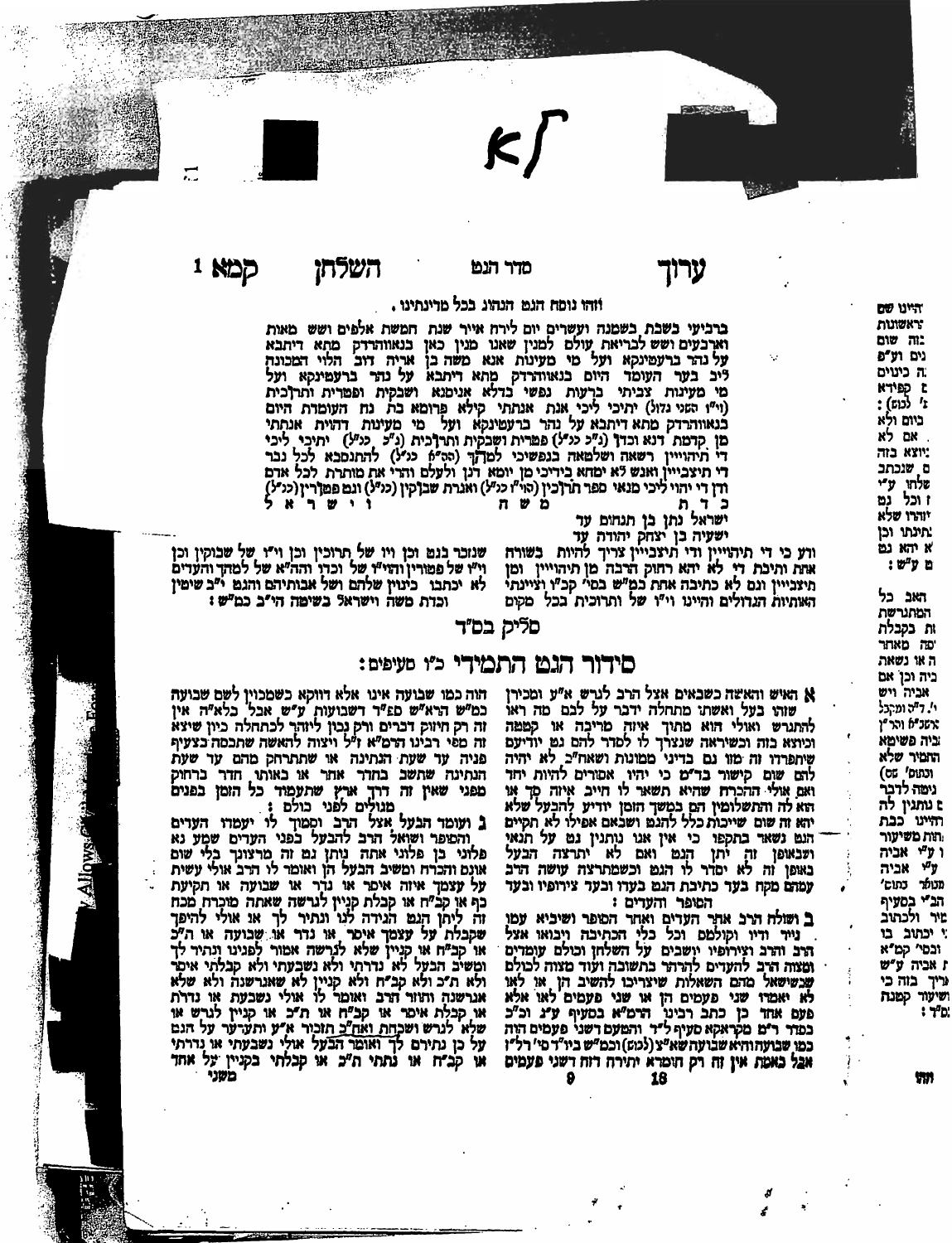**Rabbi Mose** 

### HARSHOA - POWER OF ATTORNEY TO WRITE THE GET; WITNESS THE WRITING OF THE GET AND SIGN; AS WELL AS APPOINT AGENTS TO DELIVER THE GET TO THE WIFE OR HER AGENTS BY THE HUSBAND.

I appoint you as SOFFER (scribe) (Hebrew name) son of (father's Hebrew name) name

١

and family

I wy card

residing in the City of

to write a GET - Hallachic Jewish Divorce - in my name (Hebrew name) son of (father's Hebrew name) Family name Family name residing in the City of

The Get will be written, also in my wife's name for my wife (Hebrew name) daughter of (father's Hebrew name) **residing in the City** residing in the City of for the purpose of an Hallachic Jewish Divorce.

In the contingency or contingencies that either one is not able or willing - for whatever reason to write the Get, the other is hereby directed to write the Get. In the contingency that the remaining individual herewith named is unable or unwilling to write the Get - for whatever reason - then I appoint from now all the Jews who are Hallachically competent to write an Hallachically accepted Get. I appoint the Jews residing in New York City, Boston, Miami, Chicago and Los Angeles and the suburbs of these Cities or any place in the United States or Canada or the State of Israel. This Get will be written in my name (Hebrew name) son of (father's Hebrew name) family of for my wife (Hebrew name) daughter of (father's Hebrew name) residing in the City of for the purpose of an Hallachically accepted Get to set my wife free and enable her to marry whomever she so elects.

The Soffer is authorized to write one Get and even numerous Gittin up to and individing one hundred Gittin until one or more Gittin will be determined by the presiding Rabbi to be Hallachically necessary and acceptable to meet the standards necessary. Only the presiding Rabbi will make such a necessary and acceptable to meet the standards necessary. Only the presiding Rabbi will make such a determination. Any Get that he determines for whatever reason to be defective or not meeting his standards will not be use

1 fUrthermore appoint you as a witness (Hebrew aame) (Hebrew name of father) of to sign on the Get that was written in my name (Hebrew name) Hebrew name) family name in the City of

The Get is to be written in my wife's name for my wife (Hebrew name) daughter of (father's Hebrew name) of setting her free and enable her to marry whomever she elects.

son of residing in the City

son of (father's residing

residing in the city for the purpose of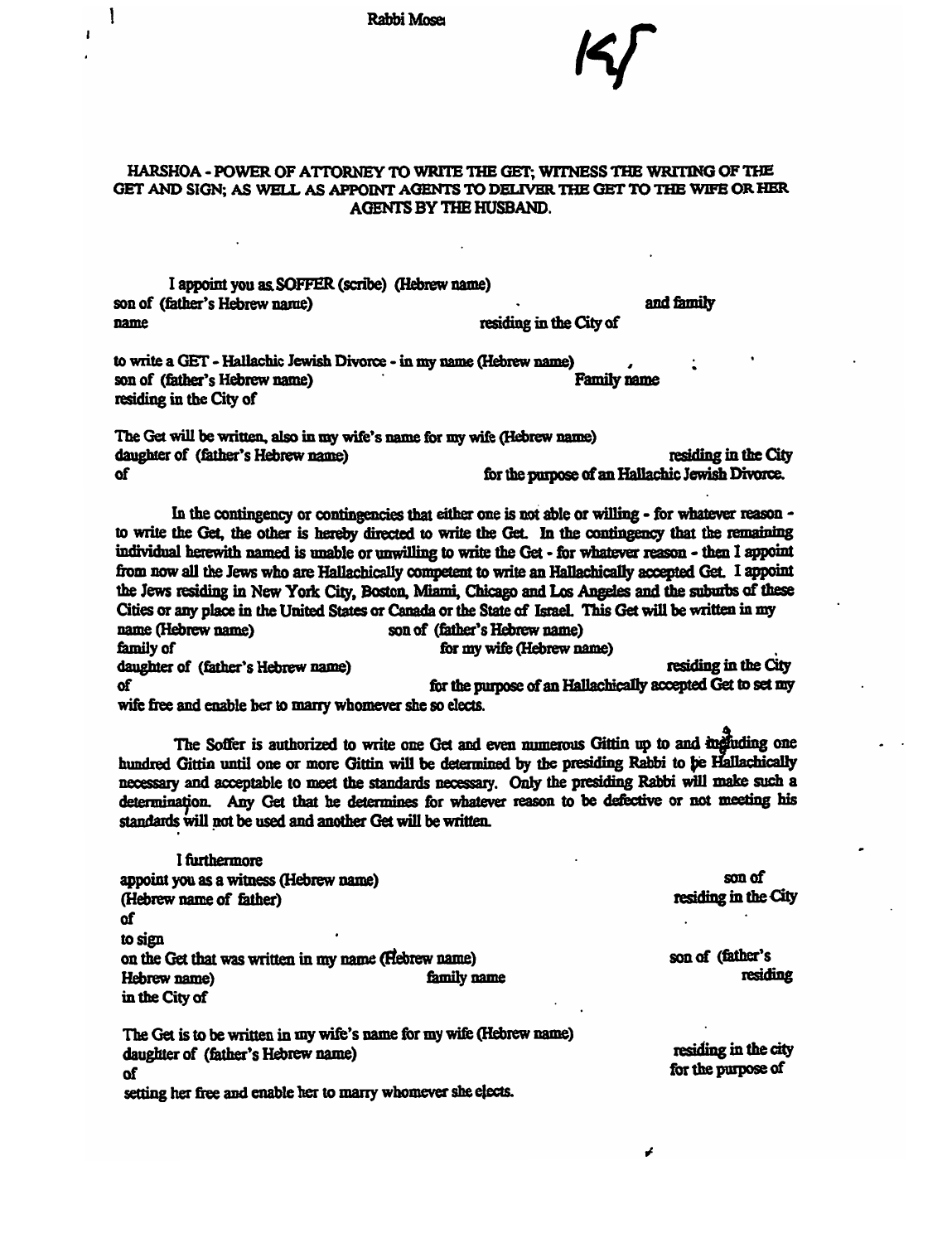In the contingency or contingencies that one of the above witnesses or both of them is or are unable or unwilling to act as witnesses - 'for whatever reasons, then I appoint as of now, any two Jews In the contingency or contingencies that one of the above witnesses or both of them is or are unable or unwilling to act as witnesses - for whatever reasons, then I appoint as of now, any two Jews who are deemed as compet who are decided as competent in accordance with the Laws of the Voral-Landscha who reside in sign on the Get. I appoint as witnesses all Jews competent in accordance with Hallacha who reside in New York City, Boston, Miami of the United States or Canada or the State of Israel- to serve as witnesses to sign on the Get that is being written on my behalf to give to my wife (Hebrew name)

**-:. ,. ..** 

daughter of (father's Hebrew name) family name residing in the City of in order to set her free to enable her to marry any man she elects.

 $\cdot$ 

They are to serve as witnesses on any one or more Gittin up to and including one hundred Gittin until one or more are deemed meeting the requirements of Hallacha as determined by the Rabbi presiding in the writing and giving of the Get to my wife named previously.

I furthermore herewith appoint you as agent to deliver in my behalf the Get to my wife previously named wherever sbe may be found. I appoint (Hebrew uame) son of (father's Hebrew name) family name and I • residing in the City of

You the agent are, likewise empowered to acquire the paper, ink, and pen used in the writing of the Get from whoever will give them to you in my behalf. You will thea give them to the Soffer fbr the purpose of writing a Hallachically valid Get in my name and in the name of my wife previously named, for the purpose of a Jewish Divorce in order to set my wife previously named free to enable her to marry whomever she elects. Your action as agent will be deemed as my action. Your saying anything necessary to consummate the Hallachic divorce as determined by the Rabbi presiding in the Divorce proceedings will be deemed as though I said the same thing. Your mouth will be deemed as my mouth; you hand will be deemed as my hand. Your giving of the Get to my wife previously named, will be deemed as though I have given the Get in order to effect an Hallachic Jewish Divorce to free my previously mentioned wife to enable her to many any man she elects. You as agent are, likewise empowered to give the remainder of the paper, ink or pen that is no longer necessary once the Get is written to whomever you so elect.

In the contingency you do not want to serve as agent or can not so serve for whatever reason; then I herewith appoint all Jews Halachically competent to serve as agents. These Jews reside in New York City, Boston, Miami, Chicago, Los Angeles and the suburbs to these cities or any part of the United States or Canada or the State of Israel to serve as agents for all the matters previously mentioned as the role of the agent.

1 furthermore agree that any agent appointed by this Harshoa - Power of AUomey be authorized to deliver the Get directly to my previously named wife or to any agent appointed by her or appointed in her behalf and benefit with her knowledge or without her knowledge wherever they may be found.

I furthermore take upon myself an oath and swear on the Torah that I WILL NEVER ANNUL ANY OF THE APPOINTMENTS I have made in this Harshoa - Power of Attorney. I herewith nullify, void and cancel any witnesses that I ever produce who will testify tbat I did in fact annul the appointments.

Signed by husband (Hebrew name) name) the City of

family name

son of (&ther's Hebrew residing in

Í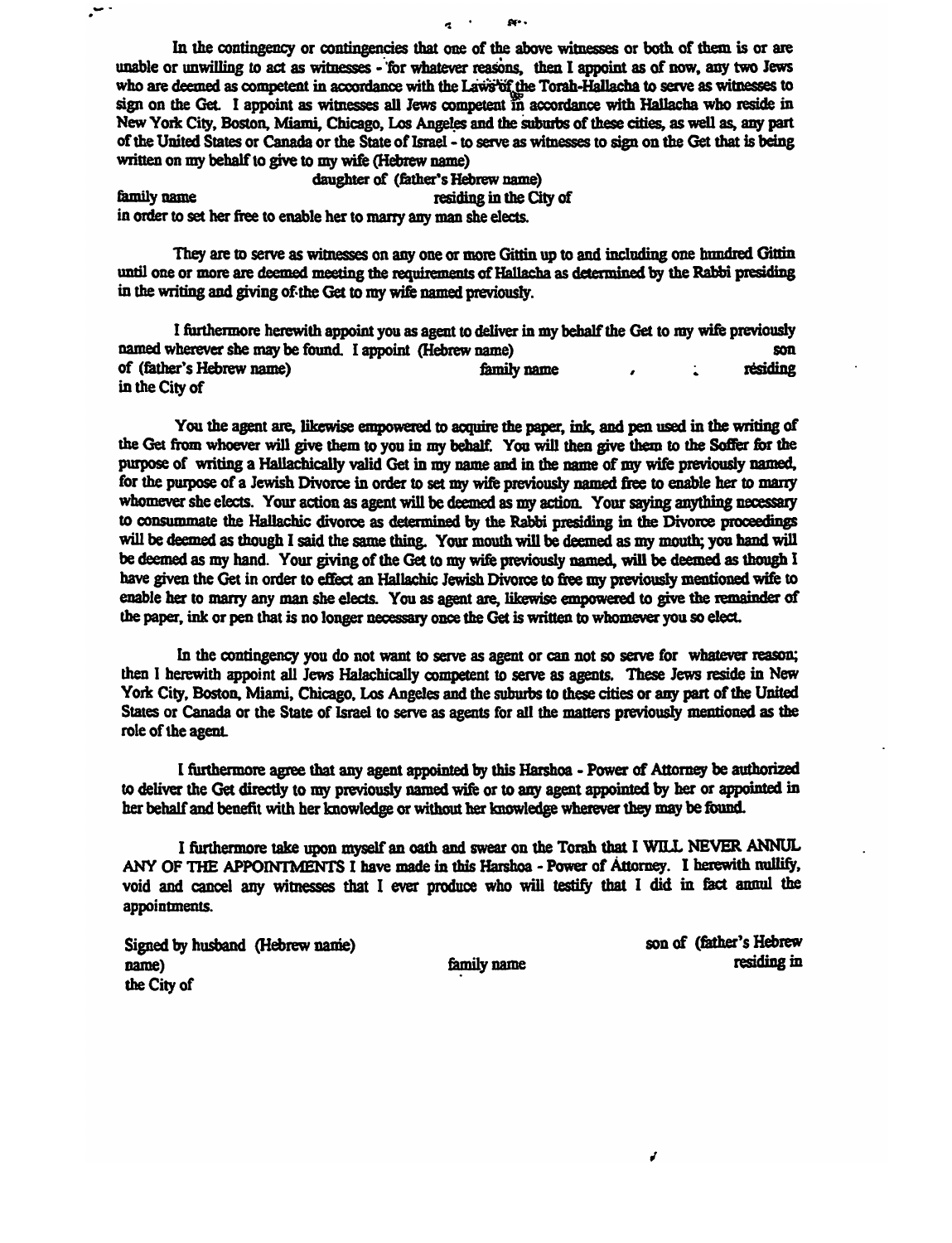We the Bet Din in sitting as a body of three witnessed all that the husband above named made appointments in this Harshoa - Power of Attorney. We were there from beginning until the end. We witnessed that he signed on this Harshoa - Power of Attorney. We certify that all that is written in this Harshoa - Power of Attorney is made in accordance with Hallacha.

I •

 $\pmb{\downarrow}$ 

We therefore have come to sign on the abcwe certification.

Name

 $\blacktriangleright$ 

Date

Residence

Name

**Date** 

Residence

Name

Date

**Residence**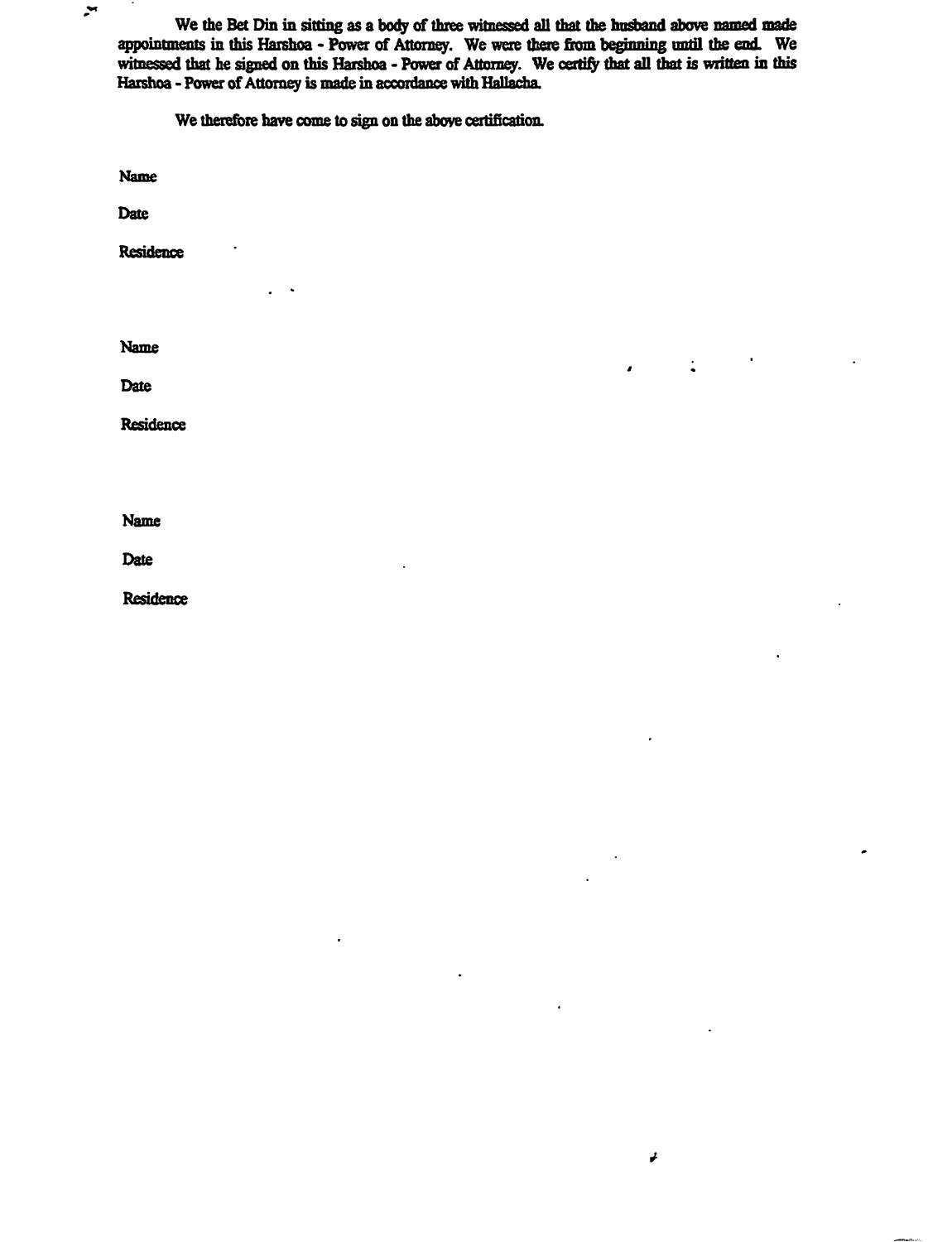### HARSHOA - POWER OF ATTORNEY TO WRITE THE GET; WITNESS THE WRITING OF THE GET AND SIGN; AS WELL AS APPOINT AGENTS TO DELIVER THE GET TO THE WIFE OR HER **AGENTS BY THE HUSBAND.**

I appoint you as SOFFER (scribe) (Hebrew name) son of (father's Hebrew name) name iding in the City of to write a GET - Hallachic Jewish Divorce **Family name** son of (father's Hebrew name) residing in the City of The Get will be written, also in my wife's name for my wife (Hebrew name) residing in the City daughter of (father's Hebrew name) for the purpose of an Hallachic Jewish Divorce. of In the contingency or contingencies that either one is not able or willing - for whatever reason to write the Get, the other is hereby directed to write the Get. In the contingency that the remaining individual herewith named is unable or unwilling to write the Get - for whatever reason - then I appoint from now all the Jews who are Hallachically competent to write an Hallachically accepted Get. I appoint the Jews residing in New York City, Boston, Miami, Chicago and Los Angeles and the suburbs of these Cities or any place in the United States or Canada or the State of Israel. This Get will be written in my name (Hebrew name) son of (father's Hebrew name) family of for my wife (Hebrew name) residing in the City daughter of (father's Hebrew name) for the purpose of an Hallachically accepted Get to set my of wife free and enable her to marry whomever she so elects. The Soffer is authorized to write one Get and even numerous Gittin up to and individing one hundred Gittin until one or more Gittin will be determined by the presiding Rabbi to be Hallachically necessary and acceptable to meet the standards necessary. Only the presiding Rabbi will make such a determination. Any Get that he determines for whatever reason to be defective or not meeting his standards will not be used and another Get will be written. I furthermore appoint you as a witness (Hebrew name residing in the City (Hebrew name of father) Ωſ to sign on of *(f*ai on the Get that was t fritten in my name (Hebrew name) Hebrew name) family name in the City of

The Get is to be written in my wife's name for my wife (Hebrew name) daughter of (father's Hebrew name) of

setting her free and enable her to marry whomever she elects.

residing in the city for the purpose of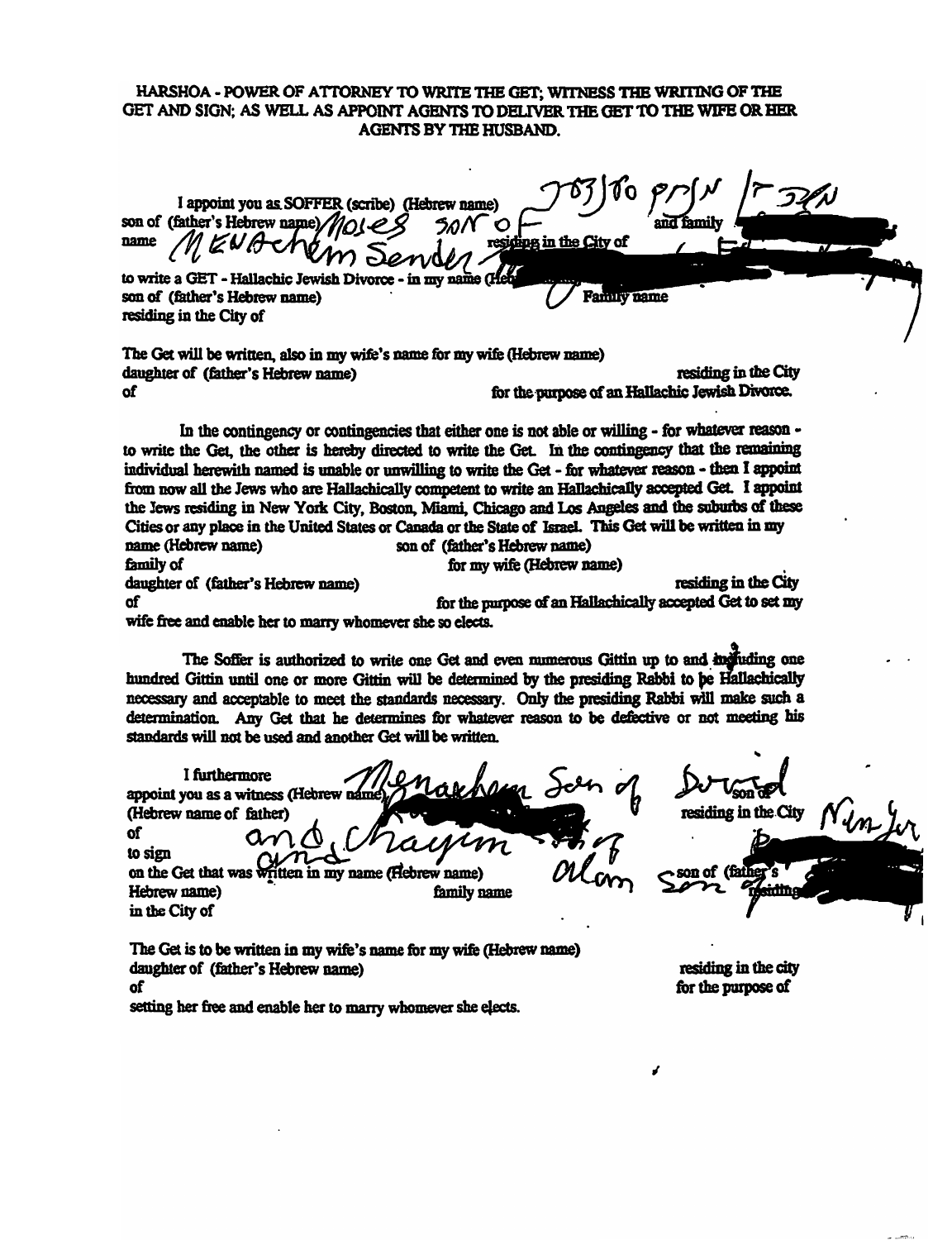In the contingency or contingencies that one of the above witnesses or both of them is or are unable or unwilling to act as witnesses - for whatever reasons, then I appoint as of now, any two Jews who are deemed as competent in accordance with the Laws of the Torah-Hallacha to serve as witnesses to sign on the Get. I appoint as witnesses all Jews competent in accordance with Hallacha who reside in New York City, Boston, Miami, Chicago, Los Angeles and the suburbs of these cities, as well as, any part of the United States or Canada or the State of Israel - to serve as witnesses to sign on the Get that is being written on my behalf to give to my wife (Hebrew name)

daughter of (father's Hebrew name) family name residing in the City of in order to set her free to enable her to marry any man she elects.

*i* <sup>~</sup>

They are to serve as witnesses on any one or more Gittin up to and including one hundred Gittin until one or more are deemed meeting the requirements of Hallacha as determined by the Rabbi presiding<br>in the writing and giving of the Get to my wife named previously in the writing and giving of the Get to my wife named previously.  $\ddot{\mathbf{v}}$ 

I furthermore herewith appoint you as agent to deliver in my behalf the Get to my wife previously named wherever she may be found. I appoint (Hebrew name): son son family paper . Son residing the fact of the July was son family paper . Son residing of (father's Hebrew nar has a family pame in the City of

You the agent  $\alpha$  et, likewise empowerence  $\alpha$  in the paper, thk, and pen used in the writing of  $\alpha$ the Get from whoever wiD giw them to you in my behalf. You will thea give them to the Soffer for the purpose of writing a Hallachically valid Get in my name and in the name of my wife previously named, for the purpose of a Jewish Divorce in order to set my wife previously named free to enable her to marry whomever she elects. Your action as agent will be deemed as my action. Your saying anything necessary to consummate the Hallachic divorce as determined by the Rabbi presiding in the Divorce proceedings will be deemed as though I said the same thing. Your mouth will be deemed as my mouth; you hand will be deemed as my hand. Your giving of the Get to my wife previously named, will be deemed as though I have given the Get in order to effect an Hallachic Jewish Divorce to free my previously mentioned wife to enable her to marry any man she elects. You as agent are, likewise empowered to give the remainder of the paper, ink or pen that is no longer necessary once the Get is written to whomever you so elect.

In the contingency you do not want to serve as agent or can not so serve for whatever reason; then I herewith appoint all Jews Halachically competent to serve as agents. These Jews reside in New York City, Boston, Miami, Chicago, Los Angeles and the suburbs to these cities or any part of the United States or Canada or the State of Israel to serve as agents for all the matters previously mentioned as the role of the agent.

I furthermore agree that any agent appointed by this Harshoa - Power of Attorney be authorized to deliver the Get directly to my previously named wife or to any agent appointed by her or appointed in her behalf and benefit with her knowledge or without her knowledge wherever they may be found.

I furthermore take upon myself an oath and swear on the Torah that I WILL NEVER ANNUL ANY OF THE APPOINTMENTS I have made in this Harshoa • Power of Attorney. I herewith nullify, void and cancel any witnesses that I ever produce who will testify that I did in fact annul the appointments.

name) family name residing in name) fam<br>the City of<br>(

Signed by husband (Hebrew namie) V / V <sup>*v*</sup> v v Son of (father's Hebrew

ŕ